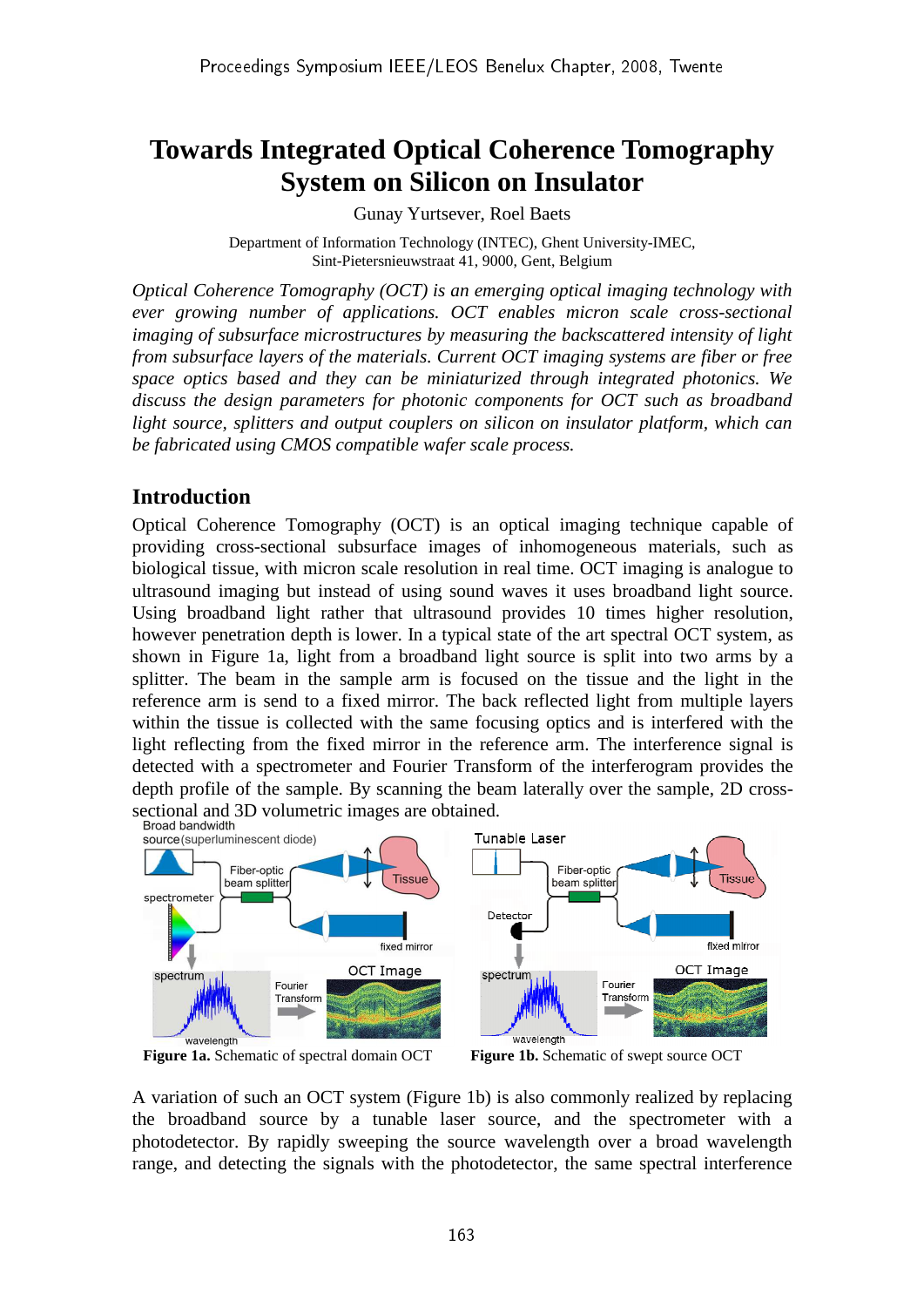can be obtained, thus making them theoretically identical systems. OCT can image tissue cross-sections with  $< 10$  um resolution at depths exceeding 2 cm in transparent tissues (e.g. human eye and animal embryos) and 2-3 mm in highly scattering (nontransparent) tissues such as the skin and materials like plastics and ceramics.

Current commercial and research OCT systems are fiber/free space optics based and bulky. Miniaturization of OCT through integrated photonics will provide more stable interferometric detection and will bring significant cost reduction, which will increase the deployment of this technology. However, there has been little research on implementation of OCT on a chip. In these studies [1,2] only the splitter and the reference arms have been implemented using integrated optics, external source and detectors were coupled with optical fibers.

Nanophotonic silicon on insulator (SOI) is a versatile platform for a variety of integrated photonic components [3]. An SOI wafer consist of a thin top Si (refractive index  $n = 3.45$ ) layer sitting on silica (SiO<sub>2</sub>, n= 1.45) layer, which is carried on a thick Si substrate. Photonic components are realized by etching the top Si layer, resulting in high refractive index contrast in all directions. Using wafer scale CMOS processes, low loss (2dB/cm) waveguides with core sizes of 0.1  $\mu$ m<sup>2</sup> and bend radii of 5  $\mu$ m can be realized. Using such wafer scale processes for silicon, low-cost, high density, integrated photonic components that can be mass-fabricated and integrated with CMOS electronics on the same substrate. Although silicon is not an efficient light emitter and detector in the near infrared wavelengths, active elements can be heterogeneously integrated on top of the silicon wafer. Using the SOI platform together with heterogeneous integration of sources and detectors a complete optical coherence tomography system can be realized.

In this paper, we focus on the design issues of OCT system on SOI platform.

### **Design considerations of miniaturized OCT Systems on SOI**

An OCT system consists of components such as light source, detector(s), splitter/combiner, waveguides, delay line, and focusing element(s). In this discussion we will omit the time domain OCT which is inherently less sensitive than spectral domain OCT systems and requires a scanning delay line, as opposed to fixed delay line in spectral domain OCT.

 Bandwidth of the OCT system is a fundamental design parameter and determines the axial resolution of the images (Figure 2a). Therefore, for axial resolution around 10 µm, the bandwidth of each component of the system should be in the order of 50 nm. A superluminescent diode with such a bandwidth can be heterogeneously integrated on SOI [4]. Splitter/combiner structures can be designed as multimode mode interference (MMI), directional, or y-branch couplers. Among those y-branch couplers have bandwidth exceeding far beyond 50 nm. Another component that might limit the bandwidth of the system is the output coupler which sends the light out of the chip. For vertical output coupling grating couplers [5] can be used. These out of plane couplers have bandwidth of 40 nm. The standard in plane butt coupling, which has more than 100 nm bandwidth is a better choice for broad bandwidth devices. A conventional butt coupling can be efficiently realized by using inverted tapers to increase the spot size at the output.

Another design consideration for OCT is the spectral resolution of system, which limits the penetration depth (Figure 2b). Penetration depth of 2 mm will be useful for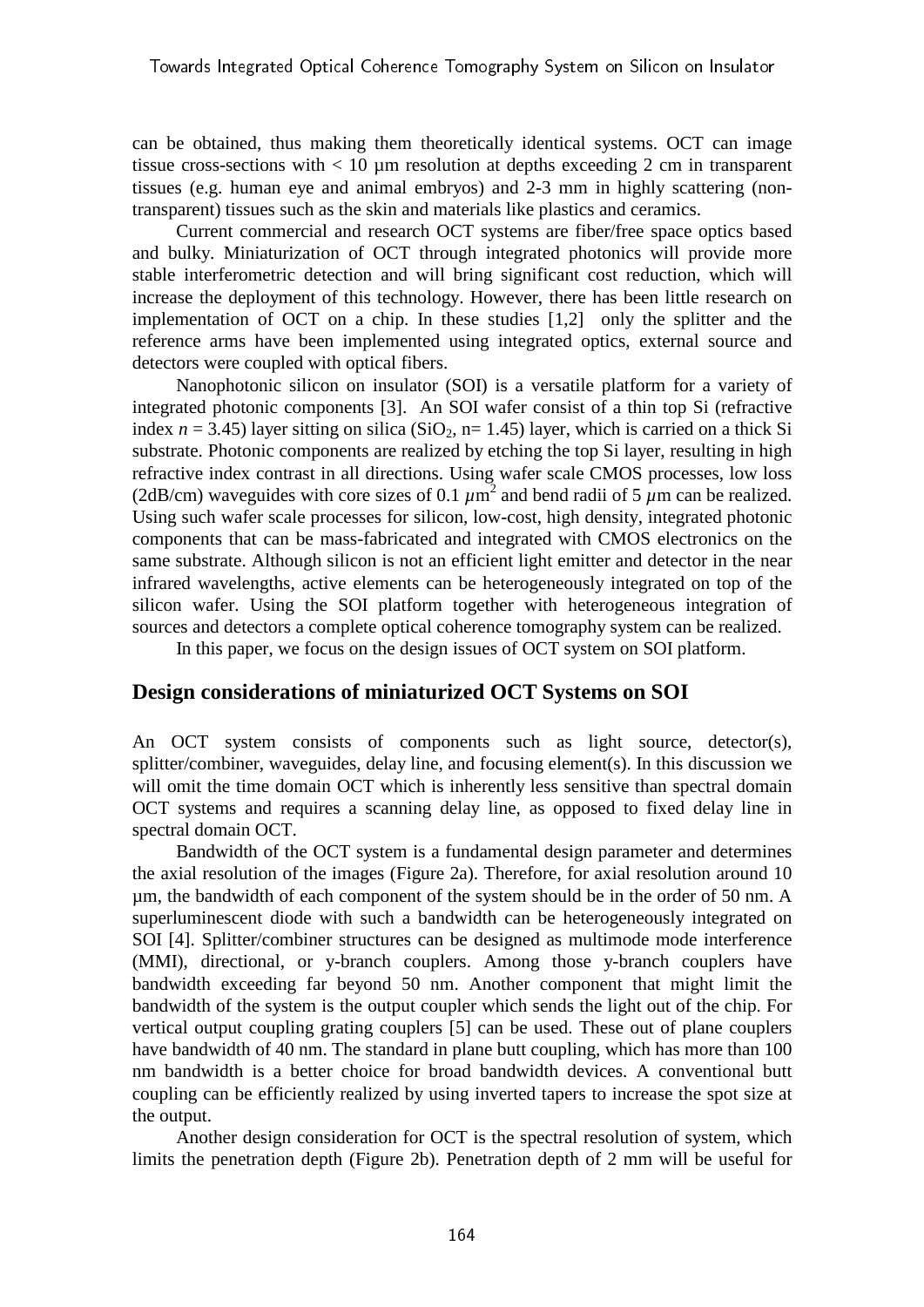

many applications. From Figure 2b, we see that the resolution of the spectrometer in

**Figure 2a.** The relation between bandwidth of the OCT system and axial resolution

**Figure 2b.** The effect of spectral resolution of the OCT system on penetration depth

spectral domain OCT should be approximately 0.2nm. For an OCT system with FWHM bandwidth of 50 nm, a spectrometer with 100 nm range would be appropriate, thus requiring 500 spectrometer channels. State of the art micro-spectrometer on SOI with 0.2 nm resolution has been realized with an arrayed waveguide grating (AWG) of 50 channels [6]. In principle, by increasing the size of the structure the number of channels can be increased, however imperfections in the fabrication process and substrate thickness causes phase errors. Combination of several wavelength selective structures, such as microring resonators with AWGs or planar concave gratings may help to increase the number of channels to several hundreds. A planar light-wave circuit of arrayed waveguide grating on silica with 400 channels and 0.2 nm resolution has been demonstrated by NTT (personal communication), however further research and development is necessary to obtain these parameters using SOI. A conceptual design of spectral OCT system on SOI is given in Figure 3a.

A swept source OCT system eliminates the complexity of a spectrometer, detection side in swept source OCT consists of a single photodetector. However, the complexity comes in the tunable laser source, which should have a tuning range comparable to a superluminescent diode. For real time imaging, a KHz scan rate is sufficient and can be realized by several wavelength selective mechanisms such as thermo-optic effect, liquid crystals, and electro-mechanical means. In swept source OCT, the linewidth of the tunable laser determines the spectral resolution of the system. The tunable laser can contain several longitudinal modes, which is a flexibility in the design, as long as the linewidth satisfies the spectral resolution requirements. A schematic of swept source OCT system on SOI is shown in Figure 3b.



**Figure 3a.** Schematic of spectral domain OCT on SOI

**Figure 3b.** Schematic of swept source OCT on SOI